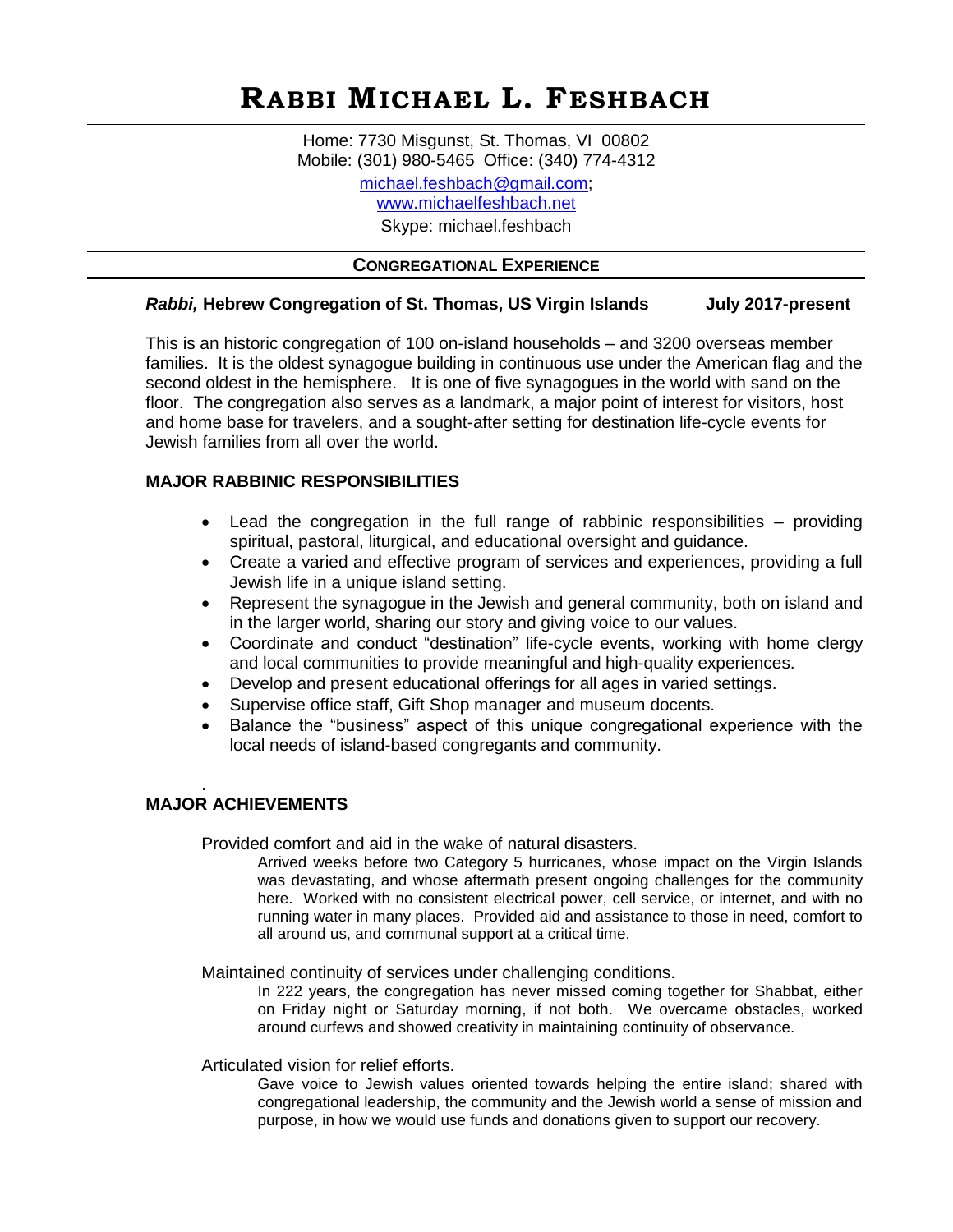Led robust recovery campaign.

Blessed with world-wide interest, raised close to a half million dollars in material and monetary donations. We brought aid to the entire island, conducting five distributions of food, toiletries and essential items (solar powered lights and radios, insect repellant, water-purification systems), donating generators to physicians and the hospital, and to other institutions and individuals in need. Coordinated distributions of medical supplies, and provided help to women's shelters, orphanages, family resource centers, and local community foundations. Worked with emerging island and international civic, faithbased and communal support agencies and institutions.

#### Grew in flexibility in response to communal need.

Adjusted ways we work with visitors to facilitate connections and support, opened for communal meals at no charge at a time when people had neither functioning kitchens nor spare resources. Enhanced existing communal connections and deepened long-standing island traditions, including annual Interfaith [Thanksgiving Service.](https://docs.wixstatic.com/ugd/68f423_28274108aeb04a82b75c95abd18bb8d0.pdf)

#### Brought "new" Jewish experiences to the island.

Brought new approaches to [Chanukah](https://docs.wixstatic.com/ugd/68f423_f7a799cff7634cdaba933b6c3a034b6d.pdf) and Purim (including a Bob Dylan [Purim](https://docs.wixstatic.com/ugd/68f423_ee4d17fd24d746669200f2086b8a17d5.pdf) for 2019), introduced Mimouna (traditional Moroccan-Jewish feast for the end of Passover), revived celebrations of Yom HaAtz'ma'ut (Israel Independence Day) and Tisha B'Av. Renewed island tradition of Hurricane Supplication Day. Deepened synagogue-based community observance in honor of [Martin Luther King, Jr.](https://docs.wixstatic.com/ugd/68f423_c401caac26b740c8b3e60cce548b21d8.pdf)

#### Enhanced our connection and commitment to the larger world.

Shared our story through social media and [traditional news outlets.](https://www.michaelfeshbach.net/publicity) Increased our interaction with the national Reform movement and Federation world; led the first congregational trip to Israel in many years. Led major interfaith [Solidarity Shabbat](https://docs.wixstatic.com/ugd/68f423_834ceeb4283c459bb5b370e51e1d6939.pdf)  [service](https://docs.wixstatic.com/ugd/68f423_834ceeb4283c459bb5b370e51e1d6939.pdf) after shootings at Tree of Life Synagogue in Pittsburgh. Grew in social media and communication skills, updating our [website,](http://www.synagogue.vi/) [bulletin](https://synagogue.vi/the-hourglass-our-monthly-bulletin/) and [Facebook page.](https://www.facebook.com/synagoguevi/)

Began creative outreach to Jewish youth; adjusting to current educational needs. Had plans for a new Jewish Religious School of the Virgin Islands; on hold as many Jewish youth off island. Now using on-line learning and other creative approaches.

## *Senior Rabbi,* **Temple Shalom, Chevy Chase, MD July 2001-June 2017**

Served as Senior Rabbi of vibrant, 550-household synagogue in suburban Maryland. Offered new approaches to worship, education, social justice and communal life to appeal to the changing needs and wide spectrum of members and local community. Temple Shalom proudly promoted diversity in many forms, from economic to sexual orientation to racial to religious background and traditional practice. A welcoming congregation close to Washington D.C., it was its own mini-United Nations, with children adopted from every corner of the world, Jews-by-choice and multi-racial families, sending a message of inclusivity and openness to all.

## **MAJOR RABBINIC RESPONSIBILITIES**

- Led the congregation in the full range of rabbinic responsibilities providing spiritual, pastoral, liturgical, educational and programmatic oversight and guidance.
- Supervised senior staff, defining job descriptions, leading ongoing staff and individual meetings, goal-setting, and mutual shared reflections on progress towards those goals.
- Created meaningful and significant life-cycle events for members helping everyone to find his or her own path and place.
- Worked in conjunction with congregational leadership to articulate and implement a vision of synagogue life.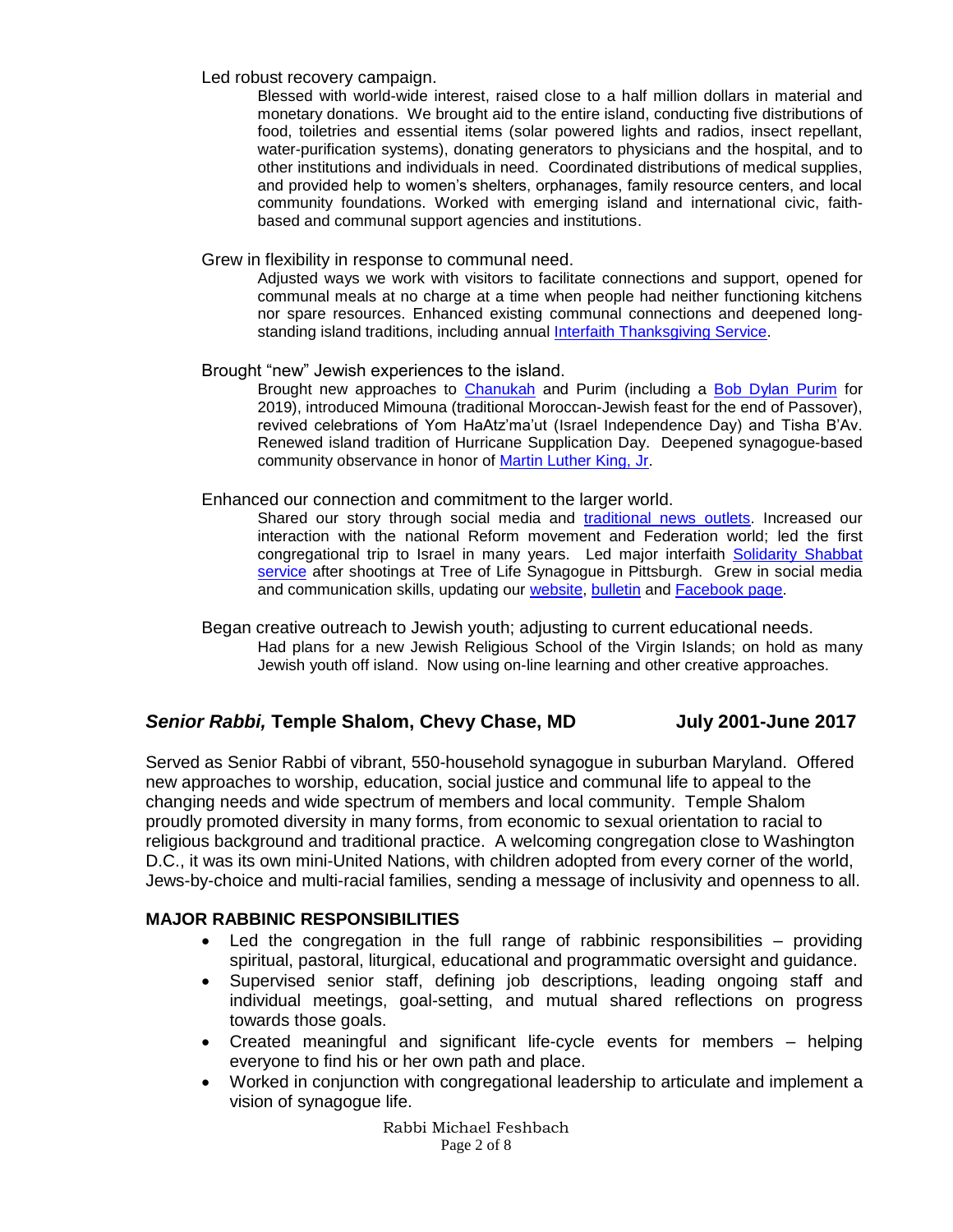## **MAJOR ACHIEVEMENTS**

Consciously promoted diversity and set a welcoming tone for Jewish families in all the configurations in which they are composed in the Jewish world of today.

 Developed strategy to reach out to venues not previously utilized; worked to ensure that the images and faces of the congregation reflect the diversity in our midst.

Strove for a level of excellence and inclusion in worship and spiritual life.

Introduced the new Reform Shabbat prayerbook (*Mishkan Tefilah*) and the new High Holy Day *machzor (Mishkan HeNefesh);* managed these transitions with forums, experimentation, open discussion and minimal disruption. Deepened and expanded Shabbat morning alternatives; experimented with early Kabbalat Shabbat services; introduced joint Festival morning services; involved youth in powerful new ways at important communal moments. Created a Confirmation service families regularly call among the most spiritual experiences of their lives.

Participated in million-dollar capital/endowment-campaign to renovate the Sanctuary. Worked with congregational leadership in identifying potential donors; solicited major gifts; worked to develop naming opportunities while honoring egalitarian ethos which has been part of the congregation's identity.

Expanded and deepened Adult Education offerings.

Provided learning options at the synagogue and beyond; initiated opportunities in retirement communities; worked with local educational foundations to bring high-quality scholars to the congregation and teach in places near where many congregants work. Was the first in the area to offer the Shalom Hartman Institute's Engaging Israel series.

- Initiated and promoted congregation's presence in the Jewish and general community. Worked with the Interfaith Conference on joint projects. Coordinated social justice initiatives in cooperation with local and national Jewish organizations, from Jews United for Justice and the Jewish Community Relations Council to the Religious Action Center. Initiated a Refugee Response Team which [welcomed and supported a Syrian family,](http://ejewishphilanthropy.com/how-can-we-not-temple-shalom-chevy-chase-responds-to-the-refugee-crisis/) galvanized Dream Act and Marriage Equality ballot initiative support, promoted involvement in other aspects of *Tikkun Olam* (social justice) work.
- Worked with volunteers to promote congregational participation in pastoral work. Fostered a nationally-recognized Mitzvah Corps in which congregant volunteers participate in hospital visits, receive training in senior care and other life-transition issues, bring meals to shut-ins and others in need, provide direct services as needed, and serve as shiva minyan leaders in houses of mourning.
- Guided the congregation through a series of staff transitions.

Coordinated expansion of staff roles to include a full-time, invested Reform cantor; crafted job definitions, wrote promotional material and worked closely with all search committees and with the relevant bodies of the Reform movement for senior staff positions.

Revitalized Israel programming, and restored regular congregational trips to Israel.

Introduced balanced approach to Israel education and advocacy within the congregation; strengthened teachings on the importance of Israel for Jewish identity formation; facilitated measurable increase in youth participation in summer travel and study programs in Israel; created *Sukkat Shalom*: Safe Spaces for Conversations about Israel, with trained facilitators and many small group discussions; revived regular congregational travel to Israel.

Empowered congregant-led initiatives at all levels.

Encouraged worship-initiatives such as an early, congregant-led Kabbalat Shabbat service/Pot Luck Shabbat dinner; promoted congregational service leaders and teachers to supplement professionals, provide support to an innovative core of *Madrichim* (guides) who work with B'nai Mitzvah students on their speeches. Strove to create atmosphere of experimentation, creativity and positive energy on the part of congregants. ("Let a thousand flowers bloom.")

Established congregational cemetery.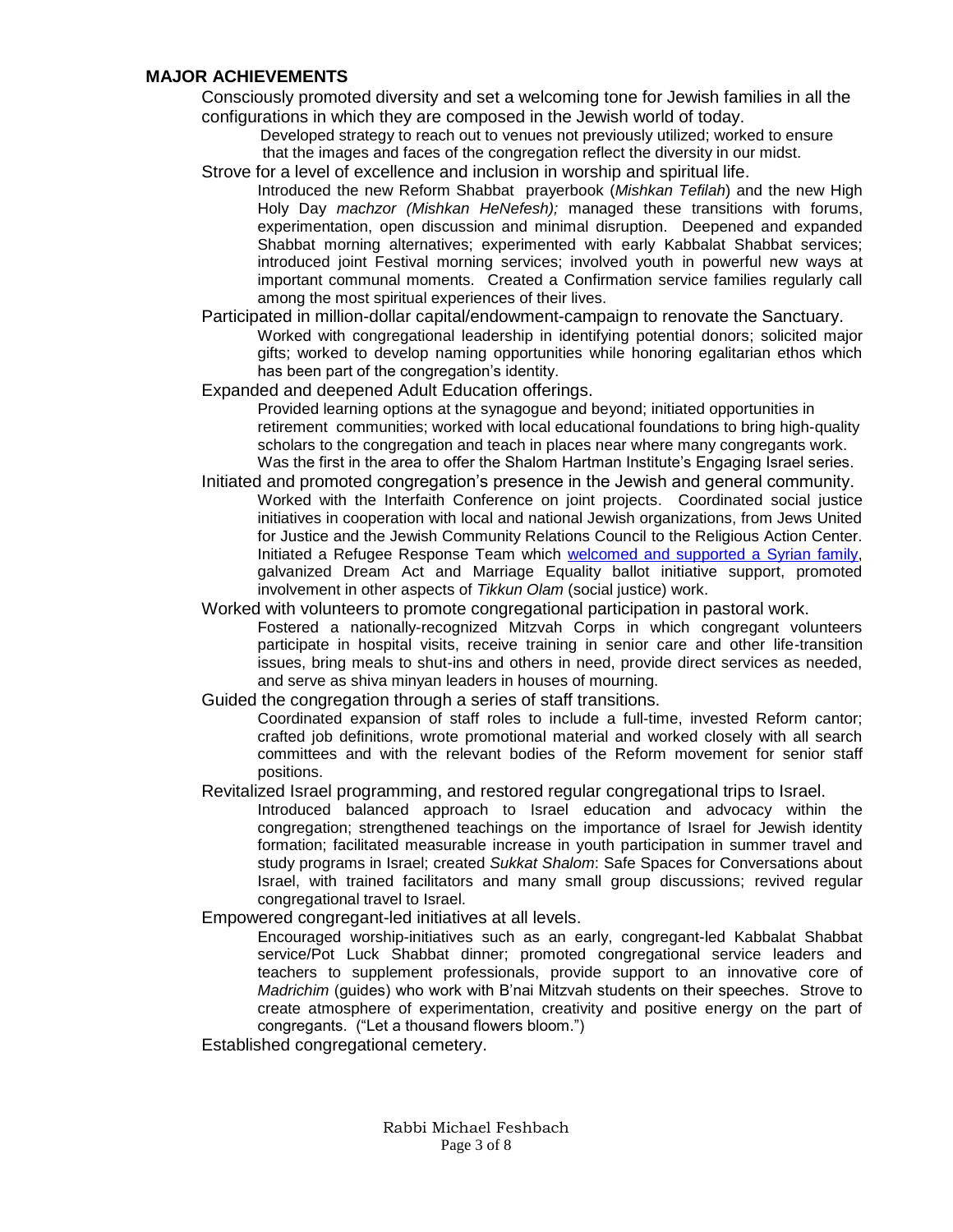#### *Senior Rabbi,* **Temple Beth Am, Williamsville, NY**

*Led the congregation in full range of rabbinic responsibilities,* Summer 1997-Summer 2001.

Maintained sense of warmth and intimacy even as the congregation had grown. Increased connections with the Reform movement on a regional and national level. Promoted congregational engagement with the general community through significant work in interreligious dialogue and social justice activities.

Transformed Confirmation program to one with greater commitment and participation. Expanded congregational activities of auxiliaries, Youth and Adult Education.

Guided the Buffalo rabbinic community to articulate public positions on important issues of communal concern.

#### *Rabbi***, Temple Anshe Hesed, Erie, PA**

Led congregation in the full range of rabbinic responsibilities, Summer 1992-Summer 1997.

Led the congregation from Classical Reform into mainstream of the Reform movement. Brought a sense of renewed vitality through high level of synagogue activity. Served as co-Educator of joint Religious School for Reform and Conservative congregations. Revitalized Youth Programs of the congregation, from Tot Shabbat to Senior Youth Group, including participation on regional weekends, camping trips and other activities. Promoted Social Action commitments, including collaborative work with other religious and communal organizations, especially in the arena of civil rights and Church-State issues. Created and led fundraising for a Student Cantor position.

#### **Concurrent Position:** *Rabbi***, Hebrew Congregation of Chautauqua, The Chautauqua Institution, Chautauqua, NY**

*Served as rabbi of this summer, non-denominational congregation and led Shabbat morning services during the nine-week season,* Summer 1992-Summer 1997.

#### *Assistant Rabbi,* **Temple Beth El, Boca Raton, FL**

*Served congregation and the Senior Rabbi in full range of rabbinic duties, including life-cycle, youth, education, counseling, teaching and pastoral work,* Summer 1989-Summer 1992.

Coordinated active Chavurah (small group) program; helped form new groups of Chavurot. Created the congregation's first twenty-thirtysomething young people's social group. Created Outreach committee, young- and mid-singles groups. Expanded Basic Judaism and Adult Education programs. Oversaw Youth Programs and supervised all Youth advisors. Facilitated rabbinic aspects of a 90-student per year Bar/Bat Mitzvah program. Organized and led Confirmation Class trip to Israel. Introduced lay-led minyan services.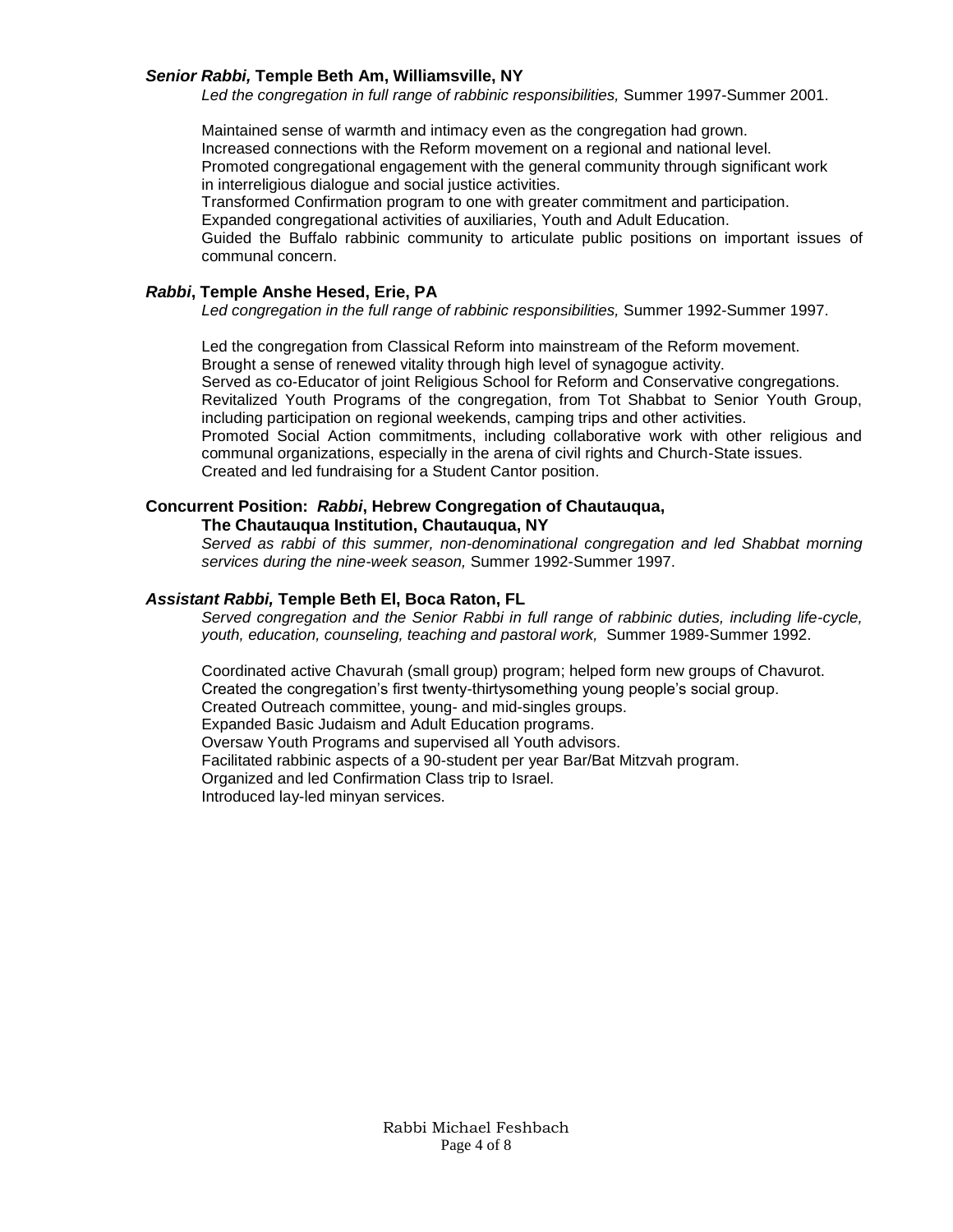## **RELATED EDUCATIONAL EXPERIENCE**

## *Senior Rabbinic Fellow,* **Shalom Hartman Institute, Jerusalem, Israel**

*Including completion of the Shalom Hartman Institute's Rabbinic Leadership Initiative IV*, Summer 2010-Summer 2013.

#### *Visiting Professor,* **Allegheny College, Meadville, PA**.

*Position sponsored by the Jewish Chautauqua Society*, Spring 1993-Spring 1997

Taught undergraduate course on Judaism. Served as adjunct chaplain and counselor to Jewish and other students as needed. Presented separate lecture series as a Visiting Scholar as the Harry C. Winslow and Madeline King Winslow Religious Leader Scholar (Spring 1994)

#### *Instructor,* **Gannon University and Mercyhurst College, Erie, PA**.

*Taught courses approved for credit through two local Catholic universities.* September 1992-May 1997.

#### *Director,* **Community Retreat, Benedictine Sisters of Erie, Mt. Saint Benedict, Erie, PA**.

*Led week-long retreat, "The Role of the Person in Community*," June 1997.

# **YOUTH EXPERIENCE**

*Rabbinic Faculty,* **URJ Camp Harlam, Kunkletown, PA,** Summer 2007. *Rabbinic Faculty,* **URJ Camp George, Parry Sound, Ontario**, Summer 1999**.** *Rabbinic Dean,* **SEFTY (South East Federation) Winter Regional, Orlando, FL,** Winter 1991. *Program Director,* **NFTY Torah Corps Program, Kutz Camp-Institute,Warwick, NY.** 

*Directed intensive high school program on religion, history, and identity,* Summer 1988. *Group Leader,* **UAHC/HUC-JIR Maskil Young Scholars Program,** 

*Directed and taught in summer study tour for Reform college students,* Summer 1987.

## **SELECTED COMMUNAL EXPERIENCE**

*Founder, Dayyeinu***/Had Enough? Facebook Group against Islamophobia**

*Board Member,* **Planned Parenthood of Greater Washington**

*Executive Board Positions,* **Washington Board of Rabbis**

*Board Member***, Interfaith Conference of Greater Washington**

*President,* **Buffalo Board of Rabbis**

*Commentator,* **National Public Radio**

*Keynote Speaker,* **Mark and Sharon Bloome Jewish Environmental Leadership Institute, Coalition on the Environment and Jewish Life (COEJL)**

*Faculty,* **Bioethics and Sacred Decisions: Medical Technology. Liberal Judaism** 

**and Our Lives, UAHC Department of Family Concerns Conference, San Francisco, CA**

## *Founding Member,* **various interreligious dialog groups and civil rights organizations**

Founding Chair, Interreligious Affairs Committee, Network of Religious Communities, Buffalo, NY Citizen's Interfaith Council for Democracy, Erie, PA, 1994-1997.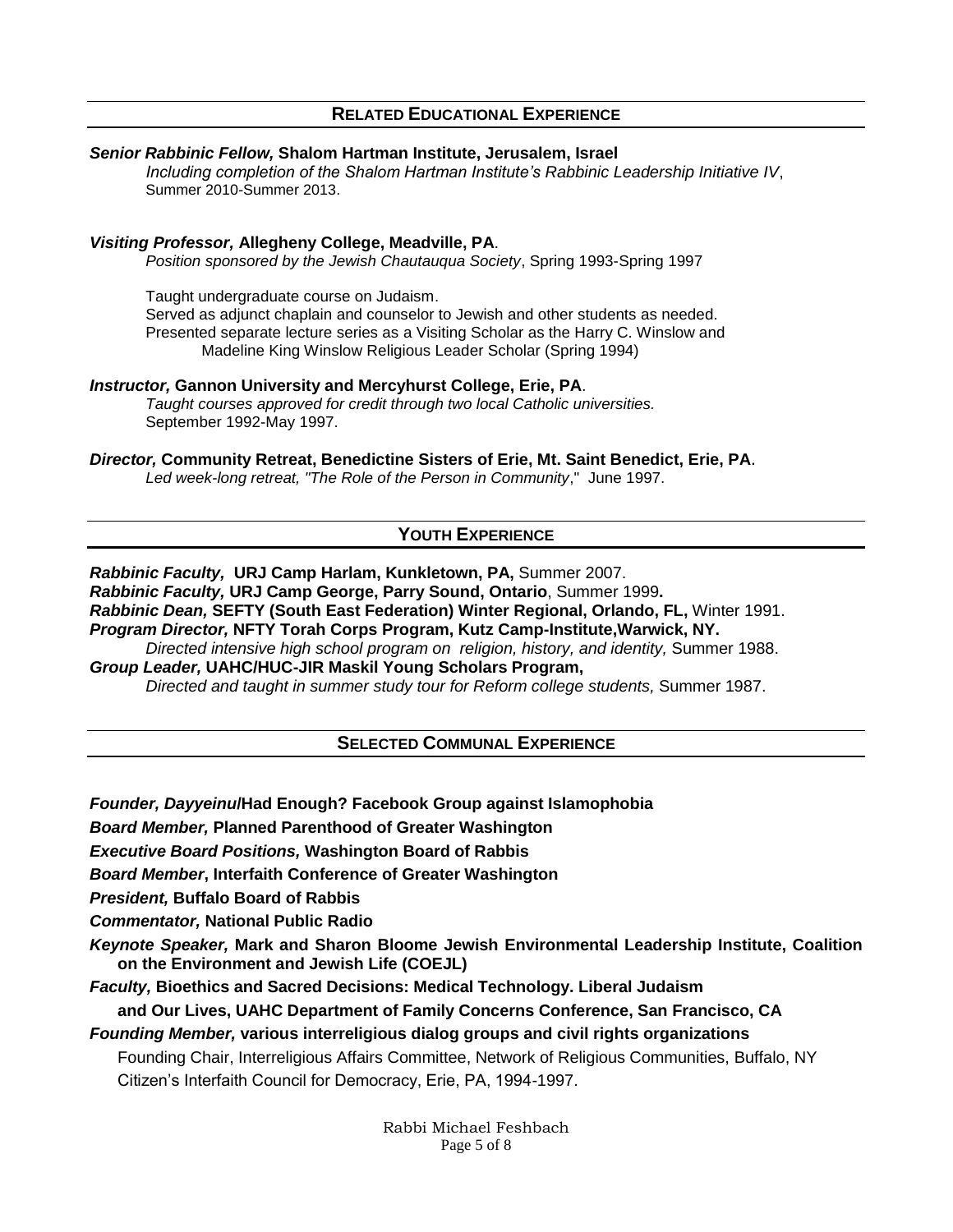#### **EDUCATION**

#### **HEBREW UNION COLLEGE-JEWISH INSTITUTE OF RELIGION --**

**Jerusalem, Israel; Cincinnati, OH and New York,**  M.A.H.L., May 1987 (Cincinnati); Rabbinic Ordination, May 1989 (New York).

#### **BRANDEIS UNIVERSITY – Waltham, MA**

Graduate School, Department of Near Eastern and Judaic Studies: Biblical Studies, 1982-1984.

#### **HAVERFORD COLLEGE – Haverford, PA**

B.A. in English and Creative Writing, May 1982.

#### **HEBREW UNIVERSITY OF JERUSALEM – Jerusalem, Israel**

School for Overseas Students:1980-1981.

#### **PERSONAL INFORMATION**

*Family Status*: Married to Julie Novick, with three children: Benjamin, Daniel, and Talia.

*Personal Interests:* Travel, Science Fiction and Fantasy, Writing, Cooking, Hiking and Camping

#### **SELECTED PUBLICATIONS**

**"How Can We Not? Temple Shalom Responds to the Refugee Crisis,"** with Karen Green, in "For You Were Strangers: Our Responsibility to Refugees in the 21<sup>st</sup> Century," [The Peoplehood Papers 19,](https://jpeoplehood.org/wp-content/uploads/2017/06/Peoplehood19.pdf) June 2017, published by the Center for Jewish Peoplehood Education, and in [eJewishPhilanthropy.com,](http://ejewishphilanthropy.com/how-can-we-not-temple-shalom-chevy-chase-responds-to-the-refugee-crisis/) June 25, 2017.

**"My Idea: Let's Uplift Our Synagogue Language,"** *[Reform Judaism Magazine,](https://reformjudaismmag.org/past-issues/fall2013/uplift-language)* Fall 2013.

"**The Secret of Jewish Survival,"** *[Reform Judaism Magazine,](https://reformjudaism.org/blog/2016/12/12/hanukkah-secret-strategy-jewish-survival)* Winter 2008 (reprinted December 2016).

**"Every Generation: A Jewish Approach to Questions of Genetic Research, Testing and Screening, and Gene Therapy,"** in Monsen, R. B. (Ed.) *Genetics and Ethics in Health Care: New Questions in the Age of Genomic Health*. Silver Spring, MD: Nursesbooks.org, December 2008.

**"A Name for Ourselves: On Infertility, Struggle, Pain and 'the Meaning of Life,'"** UAHC Bioethics Study Guide, Fall 1999.

**"In God's Image: Judaism and Homosexuality**," in *Kulanu (All of Us): A Program for Congregations Implementing Gay and Lesbian Inclusion* UAHC Press, 1996.

> Rabbi Michael Feshbach Page 6 of 8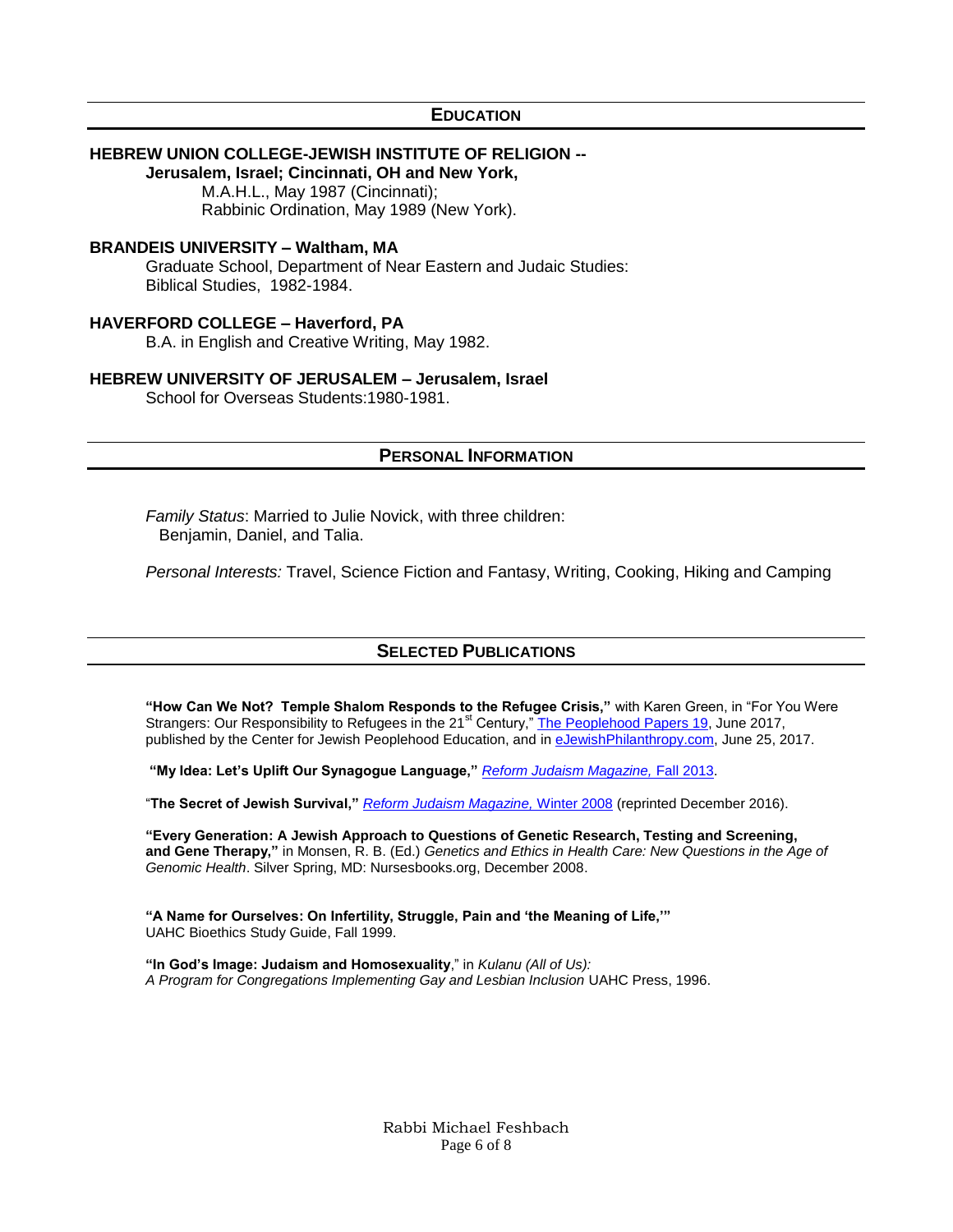# **PERSONAL STATEMENT**

וְאַחַר הָאֵשׁ קוֹל דְּמָמָה דַקֵּה: "*V'achar ha'eish, kol d'mama daka;* And after the fire, a soft, murmuring sound [a still, small voice]."

I Kings 19:12

I think often about a man I met in a previous place. Walking towards the *bimah* for his son's Bar Mitzvah, he suddenly said: "Rabbi, there are so many non-Jewish children present. Is there any way we can involve them in the service?" With this quick question at the right time, literally in the next three steps we took, we partnered to create a new ritual.

It is a custom I use and cherish still. We invite friends of the Bar or Bat Mitzvah – especially those who have never seen a scroll up close before – to stand behind the young person as he or she leads the final *aliyah*, the blessings and final verses of Torah chanted at the service.

This open invitation is more common now than it was. Something like this is now found in many places. But we did something else as well. It was a small risk, a step into the unpredictable. We turn to the assembled friends, and ask if there are any questions, about the scroll, about the service, about anything remotely relevant.

What follows, people say, is often a highlight of the service. Questions run from the curious to the profound, but the experience is almost always moving. The spontaneity can be… interesting. It can seem staged, but much more often it feels fresh and real. And it is a living expression of core values: inclusion, encouragement, openness, and helping everyone find their own voice.

The man I remember is gone now. He passed away in his mid 40's. But I am grateful to him for his impulsive inquiry, and everything that has flowed from it. When people comment on the custom, I take this as an ongoing and unknowing tribute to him.

*Finding our voice*. That is the goal when students in Confirmation write their own responses to the prayers and the Ten Commandments, and we weave the service out of their own words. We promote honesty and authenticity, including struggles and disagreement and dissent. Come to a service like that and – even knowing no one in advance -- within moments you get a window into the inner world of these teens.

*Finding our voice*. That is clear in the way we create welcoming communities out of all the Jewish families in our midst today. A healthy congregation brings together Jews-by-birth and Jewsby-choice, traditional and interfaith and multiracial families and same-sex couples, biological and adoptive parents and seniors and singles and couples without children alike. To be a space where all of us can find our own place, and our own way -- that is the promise and potential of Judaism to me.

But once the doors are open, then what? Why work so hard to make sure that everyone feels comfortable? I believe it is only where we are truly welcome, only in the midst of love that we can be the most open – to ourselves, to each other, to the encounters and challenges before us.